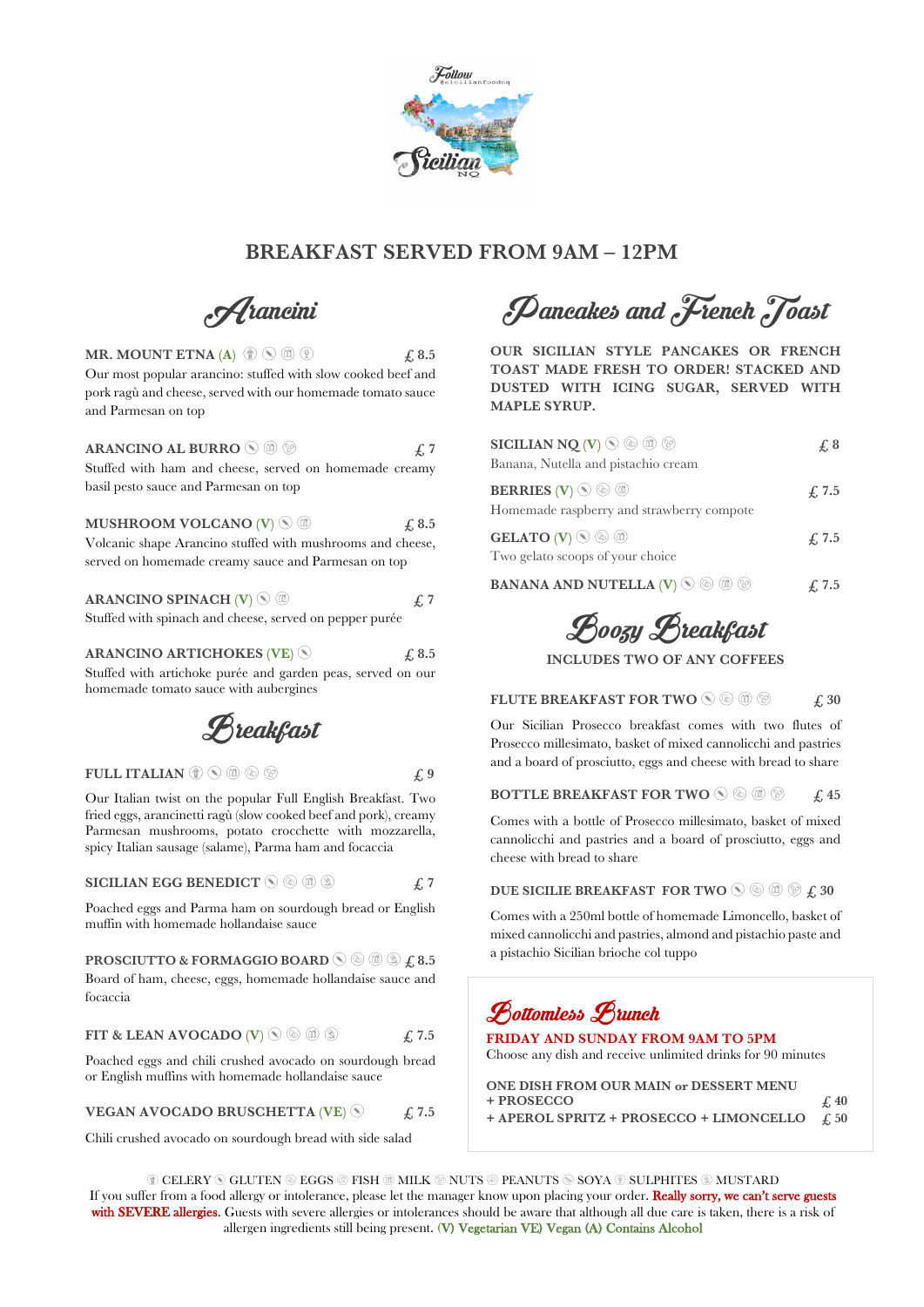

Sweet Life

| <b>SICILIAN SHARING BOARD OOO</b><br>£20<br>A selection of our most popular cakes and pastries                                                                                                                                                                         |
|------------------------------------------------------------------------------------------------------------------------------------------------------------------------------------------------------------------------------------------------------------------------|
| <b>SETTEVELI PISTACHIO (V)</b> (V) (1) (1)<br>£7<br>Setteveli cake is very famous back home in Sicily. "Setteveli"<br>means seven veils, seven layers of pistachio cream                                                                                               |
| <b>SETTEVELI CHOCOLATE (V)</b> $\circledcirc$ $\circledcirc$<br>£, 7<br>Setteveli cake is very famous back home in Sicily. "Setteveli"<br>means seven veils, seven layers of chocolate and hazelnut cream                                                              |
| CASSATINA $(V)$ ( $\circledcirc$ ( $\circledcirc$ ( $\circledcirc$<br>£. 7<br>Round sponge cake layered with sweet ricotta cream, with a<br>shell of marzipan and topped with candied fruit. It's rich and<br>beautiful, each one different in colours and decorations |
| <b>DELIZIA VEGANA (VE)</b> S<br>£, 7<br>Our delicious vegan tart option. Tart with apricot jam and<br>pasta di mandorla (Sicilian soft almonds pastry with almonds<br>from Avola)                                                                                      |
| ARANCINO NUTELLA $(V)$ $\circledcirc$ $\circledcirc$ $\circledcirc$<br>$\overline{\mathcal{L}}$ 6<br>Deep fried rice ball filled and topped with Nutella                                                                                                               |
| PISTACHIO BRIOCHE COL TUPPO (V) $\circledcirc \circledcirc$<br>£7<br>Sweet brioche bun filled with Nutella and pistachio cream                                                                                                                                         |
| HER MAJESTY: IL CANNOLO (V) $\circledcirc \circledcirc$<br>f <sub>c</sub> 5.8<br>The most famous Sicilian dessert in the world. Tube shaped<br>crunchy pastry filled with sweet ricotta cream from Sicily,<br>topped with chopped pistachios                           |
| <b>CANNOLICCHIO ALLA RICOTTA</b> O 10 8<br>$f_{\rm A} 3.4$<br>A smaller version of our Her Majesty. Filled with sweet ricotta<br>cream, topped with chopped pistachios                                                                                                 |
| <b>SICILIAN TRIS (V)</b> $\circledcirc$ $\circledcirc$ $\circledcirc$<br>$\sqrt{6}$<br>Mix of three Sicilian cannolicchi. Gianduia (chocolate and<br>hazelnut), pistachio and lemon                                                                                    |
| <b>COPPA DELLA CASA</b> O 10<br>£ 8.5                                                                                                                                                                                                                                  |

Full cup of gelato topped with a cannolicchio shell on top

**GELATO BRIOCHE COL TUPPO**  $(V)$   $\circledcirc$   $\circledcirc$   $\circledcirc$   $\circledcirc$   $\circledcirc$   $\circledcirc$   $\circledcirc$   $\circledcirc$ Worldwide star: "La brioche Siciliana". Sweet brioche bun filled with gelato flavours of your choice

Dessert Drinks

**AFFOGATO AL CAFFÈ (V)**  $\circledcirc$   $\qquad$   $\qquad$   $\qquad$   $\qquad$  5

Scoop of gelato of your choice topped with hot espresso

### **AFFOGATO AL BAILEYS (V)**  $\textcircled{\tiny{\textcircled{\tiny{1}}}}$  **1**  $\textcircled{\tiny{\textcircled{\tiny{1}}}}$  **1**  $\textcircled{\tiny{\textcircled{\tiny{1}}}}$

Scoop of gelato of your choice topped with hot espresso and Baileys

## Digestifs and Coffee

| <b>HOMEMADE LIMONCELLO BOTTLE</b> | $\sqrt{10}$  |
|-----------------------------------|--------------|
| <b>HOMEMADE LIMONCELLO</b>        | $\sqrt{4}$   |
| <b>AMARO AVERNA</b>               | $\sqrt{.5}$  |
| <b>GRAPPA</b>                     | $\sqrt{6.5}$ |
| <b>AMARETTO DI SARONNO</b>        | $\sqrt{5.5}$ |

# **Coffee and Soft Drinks**

| <b>CAFFÈ CORRETTO with GRAPPA DELL'ETNA</b> | $\sqrt{6}$   |
|---------------------------------------------|--------------|
| <b>ESPRESSO</b>                             | $\sqrt{1.8}$ |
| Add an extra shot for $\ell$ , 1.20         |              |
| <b>ITALIAN CAPPUCCINO</b>                   | f. 2.8       |
| <b>LATTE</b>                                | f. 2.6       |
| <b>FLAT WHITE</b>                           | f. 2.6       |
| <b>AMERICANO</b>                            | f. 2.5       |
| <b>MOCHA</b>                                | f. 2.6       |
| <b>HOT CHOCOLATE</b>                        | f. 2.6       |
| <b>TEA</b>                                  | $fi$ 2       |
| English Breakfast or Green Tea              |              |

**GALVANINA** is organic and made with natural spring water coming from an Ancient Roman source!

| <b>GALVANINA</b>                  | $\pm$ 4      |
|-----------------------------------|--------------|
| Sicilian Lemonade or Blood Orange |              |
| <b>COKE/DIET COKE</b>             | $\sqrt{3}$   |
| <b>IUICE</b>                      | $\sqrt{3}$   |
| Pineapple, Orange or Cranberry    |              |
| <b>SPRING WATER</b>               | $\angle$ 1.9 |
| Still or Sparkling                |              |

 $\circledast$  CELERY  $\circledast$  GLUTEN  $\circledast$  EGGS  $\circledast$  FISH  $\circledast$  MULK  $\circledast$  NUTS  $\circledast$  EQNA  $\circledast$  SULPHITES  $\circledast$  MUSTARD If you suffer from a food allergy or intolerance, please let the manager know upon placing your order. Really sorry, we can't serve guests with SEVERE allergies. Guests with severe allergies or intolerances should be aware that although all due care is taken, there is a risk of allergen ingredients still being present. (V) Vegetarian VE) Vegan (A) Contains Alcohol